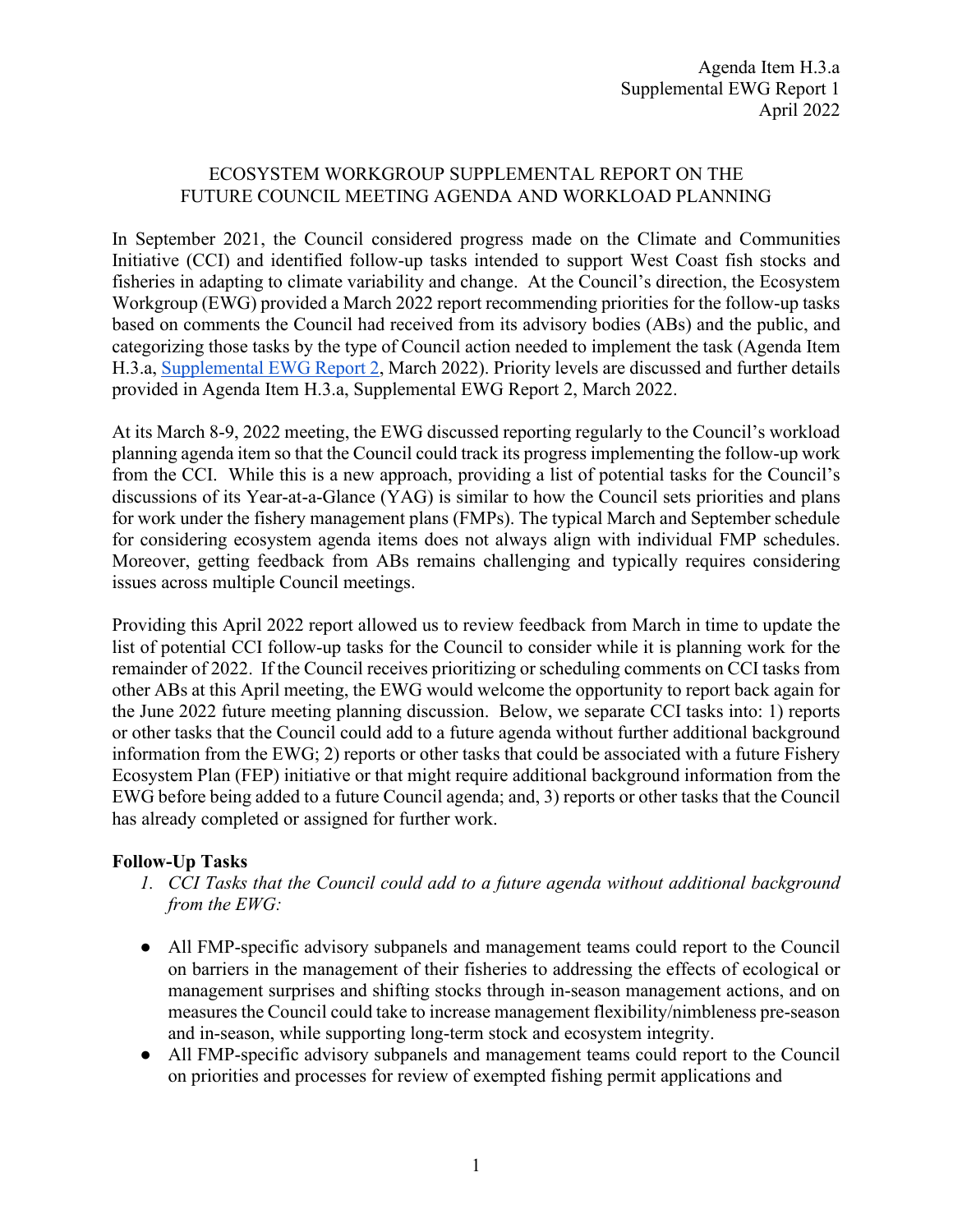recommendations about how such permits could be deployed to advance climate ready fisheries.

- All FMP-specific advisory subpanels and management teams could report to the Council on opportunities for and challenges to embedding climate variability and change into our assessments, decision tables, and scientific advice for fishery management unit species, with advice and input from the Scientific and Statistical Committee.
- Plan a future workshop, in coordination with National Marine Fisheries Service's (NMFS) Secretariats to the U.S. Delegations to the Regional Fishery Management Organizations (RFMOs) involving Council, advisory body, and management team members who engage with RFMOs, and other international forums that have management responsibility for West Coast fish stocks to:
	- Develop recommendations to address adapting to and mitigating for the effects of climate change on fish stocks and fisheries at the international level, and
	- Identify measures to improve current transboundary coordination to prepare for shifts in the distribution of managed fish stocks.
- Request that NMFS report to the Council on the West Coast fisheries' disaster determinations made in response to events that could be characterized as climate variability or change since 2010.
- Request that NMFS report to the Council on coordination among its hatchery, habitat, and hydropower policies to buffer Pacific salmon stocks against climate change effects.
- Task advisory bodies to explore the use of citizen science and traditional ecological knowledge through community-based and collaborative efforts in data collection for tracking climate change. (Note: Council received public comment report in March 2022 on an albacore stomach sampling program, a collaborative project between the highly migratory species fishing industry and NMFS Southwest Fisheries Science Center.)
- Request that NMFS report to the Council with a summary and evaluation of the Council's CCI scenario planning process.

## *2. CCI Tasks that require additional background work from the EWG and others*

- Report specifying processes to address incorporating climate variability and change data and information into our stock assessments, ecosystem assessments, scientific advice, and decision-making, including expected shifts in our stock's abundance and distribution, and ecosystem conditions over the next 5-20 years. (Initial discussion provided in Chapter 5 of the updated FEP adopted in March 2022.)
- Use National Oceanic and Atmospheric Administration's climate vulnerability assessments to prioritize stocks for climate management strategy evaluations intended to develop climate-ready harvest control rules and other management measures.
- Bring FMP-specific ecosystem reporting into the Council process at times when it is most needed and useful, supplementing the annual ecosystem status report and harvest decisions that are under development.
- Define flexibility and adaptability in the Council's fisheries management process that could address shifting West Coast stocks, taking into consideration the scenario planning results and the February 2021 whitepaper "Flexibility in the Pacific Fisheries Management Council's Fishery Management Plans: What is Flexible Fisheries Management?" by The Nature Conservancy staff.